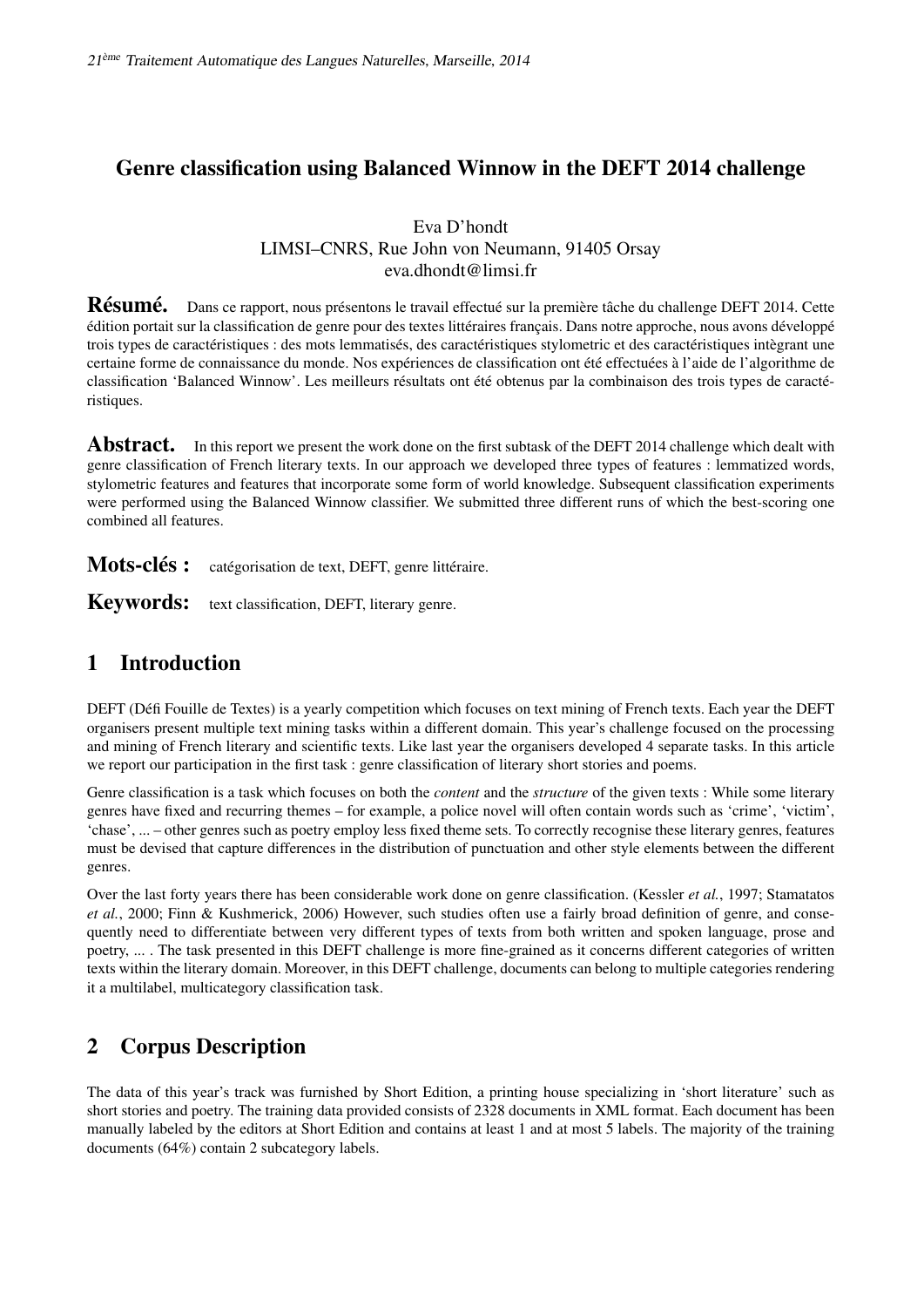The classification scheme is organised as follows : Each document belongs to one or more subcategories which themselves fall within sections. The main category ('type') of document is given as part of the training information. A document can only be of one type : Either 'très très court', 'poème' or 'nouvelles'.

In total there are 7 sections ('poésie','autres','émotions','chronique','noir','jeunesse','fantastique-sf') and a total of 45 subcategories (here ordered per section) :

- Poésie : alexandrins, chanson, haikus, slam, sonnets, vers libres, prose, comptine et fable ;
- Chronique : arts, gastronomie, histoire, nature, sciences médical, société, spiritualité, sport, voyage ;
- Emotions : amitié, colère, drame, enfance, erotisme, famille, humour, instant de vie, mélancolie solitude, nostalgie souvenirs, romance ;
- Fantastique-SF : ésotérique, fantasy, merveilleux, science-fiction, surnaturel ;
- Jeunesse : jeunesse ;
- Noir : aventure, horreur, policier, suspens, thriller ;
- Autres : allégorie, conte, fantaisiste, lettre, autre.

As a subcategory can only fall within one section these dependencies could be used to build hierarchical classifiers. This is left to future work however ; The experiments reported in this paper only deal with 'flat' classification, i.e. classification between the different subcategories.

There is a clear imbalance in size between the different subcategories : Both the 'instant de vie' and 'vers libres' labels occur more then 1000 times in the training corpus, and up to a third of all the training documents carry 'société', 'romance' or 'drame' labels.

The 995 test documents were only released during the testing phase of the competition. After the track was closed we look at the label distribution within this set and found it to be similar to that of the training corpus.

### 3 Data processing and feature generation

We extracted the text from the title, content and type fields in the original XML documents. The content field contained formatting information as well as free text which enabled us to calculate statistics on line length and other formatting choices (see infra). We created and extracted three different types of features :

#### 3.1 Bag of Words

The title and text from the content field were tokenized and lemmatized using Treetagger for French. Where Treetagger was not able to provide a lemma, the original word form was used. Over all, Treetagger proved very successful : 92% of words in the training corpus were lemmatised. The output of the lemmatisation process was then used as bag-of-words features in the subsequent experiments. Please note that we include the type information of the document as part of the bag-of-words features in the experiments.

#### 3.2 Stylometric features

Since the original formatting information was available in the form of XML tags for line breaks, paragraphs, ... , we were able to calculate the following stylometric statistics :

- average sentence length (in number of words) ;
- average line length (in number of words) ;
- average paragraph length (in number of words) ;
- number of paragraphs ;
- average number of punctuation marks used per sentence.

All measures were binned and used as separate features in training experiments.  $1$  Experiments on the training set showed that especially the metrics on average line length and number of paragraphs prove useful, mostly in distinguishing between the more structured poems and longer running texts.

<sup>1.</sup> All training experiments were conducted using 5-fold cross-validation on the entire training corpus.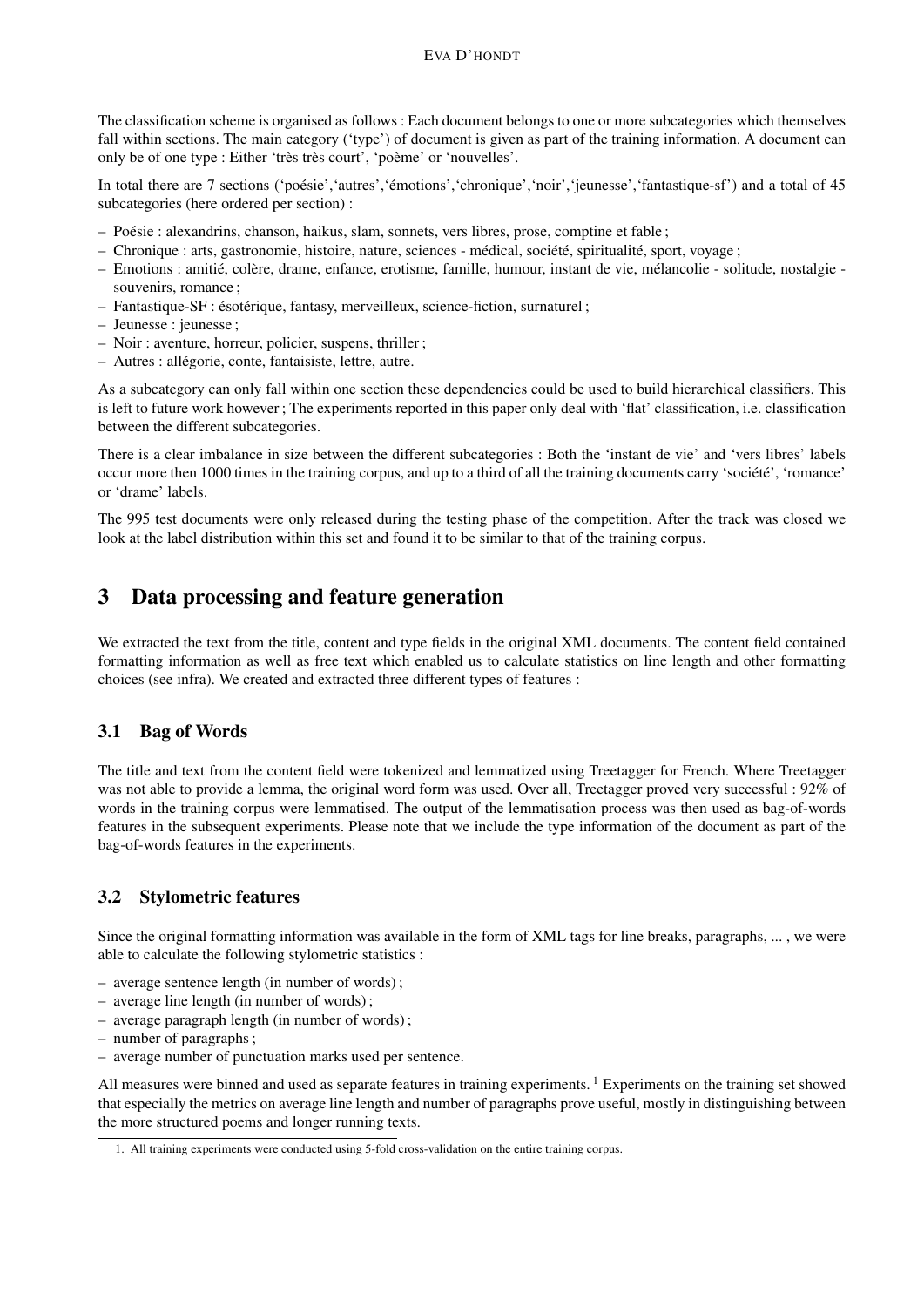#### 3.3 World knowledge features

We calculated three additional features that used some form of world knowledge to add information to the text :

- Number of emotive words in the document We counted the number of emotion words using a self-defined list of French words denoting emotion. <sup>2</sup> This count was then normalized against the total number of words in the document and binned. Training experiments showed that this feature was useful to distinguish subcategories of the 'émotion' section from other subcategories.
- Number of stopwords in the document Using the french stopword list from the NLTK package we calculated a similar metric to the one reported above. This metric did not prove informative during training experiments.
- Part-of-Speech tags Next to the lemmatized words we allowed the PoS tags derived by Treetagger as to be used as classification features. During training experiments we found a slight improvement by only adding NOUN, VERB and ADJECTIVE tags. <sup>3</sup>

### 4 Balanced Winnow algorithm

All experiments were performed using the Balanced Winnow algorithm as implemented in the Linguistic Classification System (Koster *et al.*, 2001), hereafter referred to as LCS. Balanced Winnow is one of the lesser known classification algorithms. It is akin to the Perceptron algorithm. During training it learns two weights (positive and negative) for each feature *t* per subcategory *c*. The difference between the positive and negative weight is the effective (Winnow) weight of a feature. During the training phase, the Winnow algorithm assigns labels to training documents. If the document is assigned a correct label, the feature weights are not changed. If the document is assigned an erroneous label, the positive weights for the active features, that lead to the mistake, will be demoted, while their negative weights are promoted. If a document is not assigned the correct subcategory label, the positive weights for the active features in that subcategory will be promoted while the negative weights are demoted, thus making it more likely to arrive at the correct classification in the next training iteration. At testing time, the sum of the Winnow weights of the active features for the test document determine the Winnow score per subcategory. The Winnow algorithm has been used in multiple text classification task and proven particularly succesful in classification tasks with a larger number of features (D'hondt *et al.*, 2013).

### 5 Submitted runs

For the official evaluation we submitted three runs with the following three configurations :

- Run 1 Bag-of-Words features only ;
- Run 2 Bag-of-Words + average line length + number of paragraphs + stopword ratio + emotion ratio ;
- Run 3 Bag-of-Words + average line length + number of paragraphs + stopword ratio + emotion ratio + PoS features (only nouns, verbs and adjectives).

For each run we optimized the LCS parameters on a held-out set of the training data. We also configured the LCS to return at least 1 and most 5 labels per test document in the output but only if these subcategory labels had a Winnow weight higher than a cut-off rate of 0.8. We used the order in which subcategory labels were returned by the classifiers to determine the rankings in the submitted runs.

The runs were evaluated by the track organisers using the normalized discounted cumulative gain (nDCG) measure. This metric measures the performance of a system based on the graded relevance of the returned subcategory labels where a higher-ranked relevant label has a greater impact on the ultimate score then a lower-ranked relevant label.

To give an idea of the difficulty of the task we have included two other traditional measures from Information Retrieval : Precision and Recall.

The submitted runs resulted in the following scores :

<sup>2.</sup> Based on the list found at https://fbcdn-sphotos-e-a.akamaihd.net/hphotos-ak-prn1/16290\_539895756057646\_ 1977252385\_n.png

<sup>3.</sup> For greater generality we converted the Treetagger tags to their generic categories, e.g. 'VER :futu' to 'VERB'.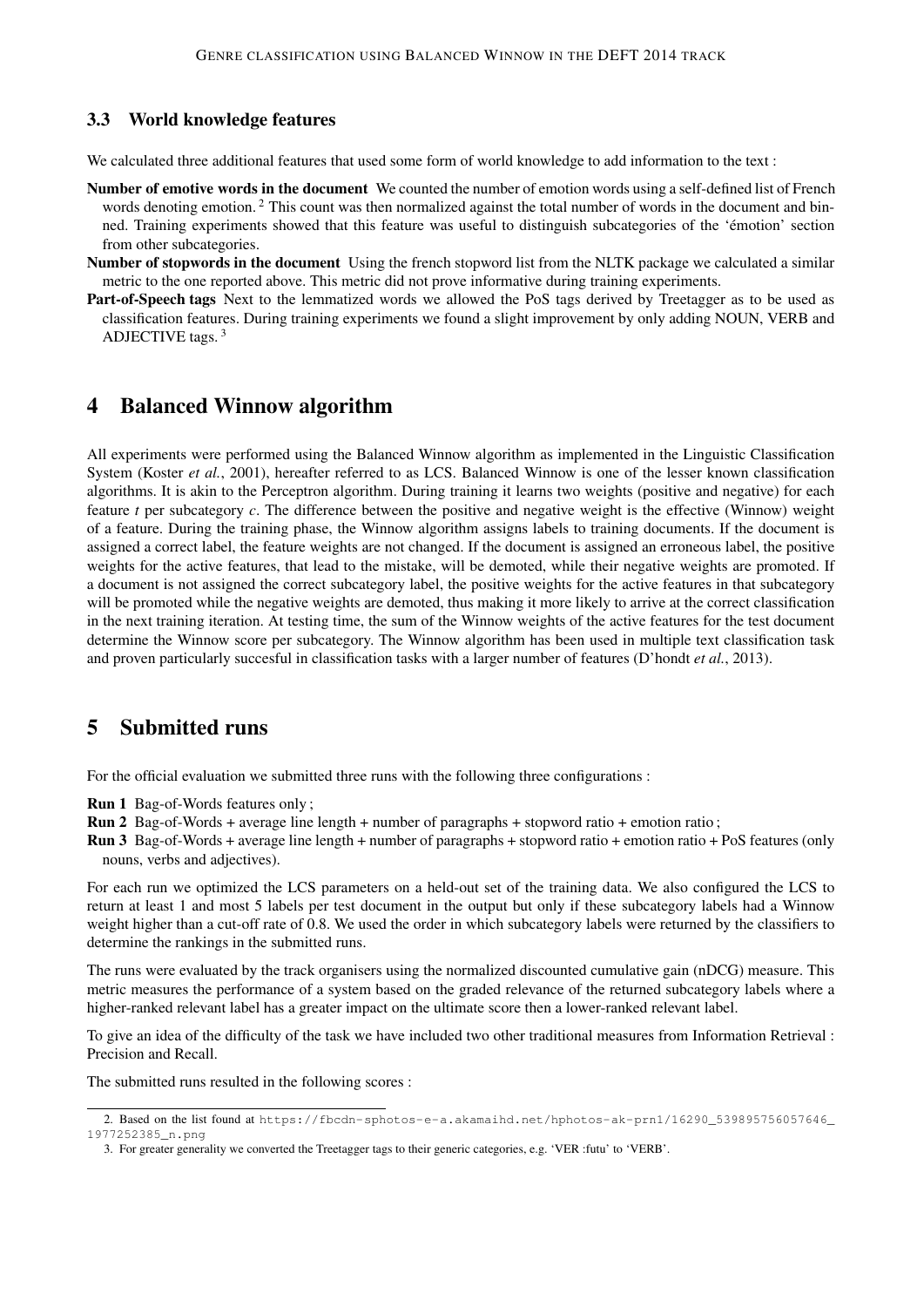#### EVA D'HONDT

| Runs  | nDCG of submitted run | $\parallel$ Precision | Recall |
|-------|-----------------------|-----------------------|--------|
| Run 1 | 0.3817                | 0.4493                | 0.3116 |
| Run 2 | 0.3800                | 0.4359                | 0.3248 |
| Run 3 | 0.3900                | 0.4619                | 0.3216 |

TABLE 1 – Results of submitted runs to genre classification subtask.

We did not see any significant improvement from either the stylometric features or the added PoS features, although the latter lead to the best result. Compared to the other two participants in the track we achieved the lowest scores. The highest-scoring submitted run in the competition achieved a nDCG of 0.5248.

In preparation for this report we performed a post-run analysis of Run 3 output and subcategory models to gain a better understanding why the classification results are low. We found several contributing factors : First, the classification output for the run showed that on average 1.6 labels per document were returned. This indicates that our cut-off was set too high which caused many potentially relevant subcategory labels to be dismissed. Furthermore, selecting only a subset of the output to be evaluated is good practice when trying to attain high Precision scores but detrimental to nDCG scores : A relevant document at a low rank will still contribute to the overall cumulative score, while an irrelevant document does not have a negative impact. Therefore, to improve nDCG scores it is better to evaluate on the full rankings, rather than a subset. We consequently reconfigured the LCS to output full rankings, i.e. for each document it returns scores for all 45 subcategories, and reran our experiments. This resulted in much better nDCG scores which even surpassed the highest official score :

| Runs             | $nDCG$ of submitted run $\parallel$ | nDGC of rerun |
|------------------|-------------------------------------|---------------|
| Run <sub>1</sub> | 0.3817                              | 0.6311        |
| Run 2            | 0.3800                              | 0.6233        |
| Run 3            | 0.3900                              | 0.6333        |

TABLE 2 – Comparison of submitted runs and scores of reruns.

Please note that these experiments used the same models as in the official runs : We did not retrain the classifiers but only changed the output configuration of the LCS. The Precision and Recall scores remain the same as reported in Table 5.

Second, we found that the Precision and Recall scores differed greatly between subcategories. Subcategories with a lot of training material like 'instant de vie' and 'vers libres' which together make up about half of the training material, have large, well balanced models while smaller categories like 'haikus' have too little training material to construct adequate models. A further complicating factor is the fact that the corpus is multilabel : Most of the documents that carry the label of an infrequent subcategory are also labeled for one of the larger subcategories. This affects training as it means that the document can no longer be used as negative training material to distinguish the smaller subcategory from its larger counterpart.

Close examination of the classification models<sup>4</sup> shows that the constructed stylometric features prove informative for some categories. For example, the high ratio of stopwords in a document proved a determining feature to distinguish haikus from the rest of the corpus. However, the impact of these features is limited to only a handful of subcategory models. We suspect that our binning method is too crude and valuable information is lost in mapping the calculated ratios to nominal features. As the LCS can only classify using nominal features, future experiments will be be conducted using another classification method.

# Références

D'HONDT E., VERBERNE S., KOSTER C. & BOVES L. (2013). Text Representations for Patent Classification. *Computational Linguistics*, 39(3), 755–775.

FINN A. & KUSHMERICK N. (2006). Learning to classify documents according to genre. *Journal of The American Society for Information Science and Technology*, 57, 1506–1518.

<sup>4.</sup> LCS produces human-readable lists of features which associated Winnow weights.